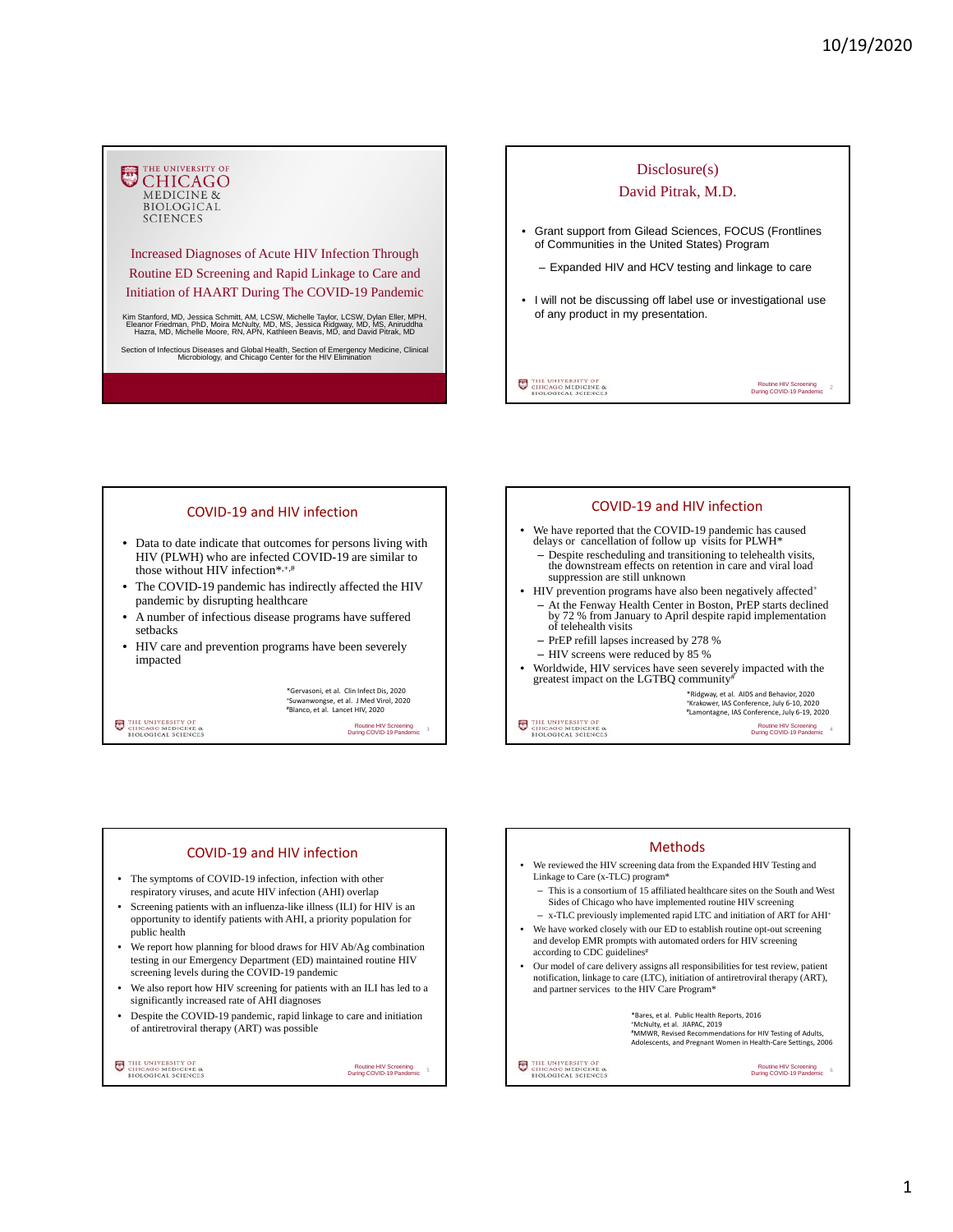## Methods

- We analyzed testing volumes at UCM, particularly the ED, as well as testing volumes at our affiliated sites in the x-TLC program during the COVID-19 pandemic
- Our ED did the advanced planning to incorporate blood draws for HIV screening in all eligible patients, including those with an ILI being evaluated for COVID-19 and other respiratory viruses in a "fast track" area\*
- Acute infection was defined as  $a + 4$ <sup>th</sup> generation HIV combo Ab/Ag assay, with a negative or indeterminate supplemental Ab test and a positive HIV quantitative PCR

\*Stanford, et al. AIDS & Behavior, 2020

THE UNIVERSITY OF CHICAGO MEDICINE &

Routine HIV Screening During COVID-19 Pandemic







#### Results

- UCM performed 19,111 HIV screens (11,133 in the ED) between 1/1/20 and 8/17/20
- There were also 100,635 COVID-19 RT-PCRs performed at UCM (14,754 in ED) between 3/17/20 and 8/17/20
- Nine patients were diagnosed with AHI after the first case of COVID-19 in Chicago (1/24/20)
- All cases of AHI were diagnosed in the ED
- The rate of AHI diagnoses was significantly higher in 2020 compared to the previous 4 years (14.4 per year versus 6.8 per year, Incidence Ratio (IR) 2.14, 95 % CI 1.01 to 4.54)
- AHIs comprised 25.7 % (9/35) of all new diagnoses, the highest proportion ever

|                                                                              | 2016                        | 7                   | 5              | 41 | 19                                                             |  |
|------------------------------------------------------------------------------|-----------------------------|---------------------|----------------|----|----------------------------------------------------------------|--|
|                                                                              | 2017                        | 7                   | 7              | 37 | 22                                                             |  |
|                                                                              | 2018                        | $\Delta$            | $\Delta$       | 39 | 28                                                             |  |
|                                                                              | 2019                        | $\overline{9}$      | $\overline{9}$ | 56 | 39                                                             |  |
|                                                                              | 2020 (through<br>8/17/2020) | $\ddot{\mathbf{q}}$ | 9              | 35 | 31                                                             |  |
| THE UNIVERSITY OF<br>FUT<br>CHICAGO MEDICINE &<br><b>BIOLOGICAL SCIENCES</b> |                             |                     |                |    | <b>Routine HIV Screening</b><br>11<br>During COVID-19 Pandemic |  |

### Results

- Of the 9 AHI patients, 7 were men (6 identified as MSM) and 2 were cisgender women
- Median age was 25 years (range 21 to 28 years)
- The median viral load was  $> 6$  million (range 115,000 to  $> 6$  million) copies/mL
- Eight of 9 patients presented with an illness indistinguishable from COVID-19 – Including 1 patient with co-infection
- All 9 patients were notified, LTC, and initiated on ART
- Median of 1 day (0-38 days) from result of confirmatory PCR
- Median 3 days (range 1-41 days) from presentation as a result of delayed reflex PCR testing due to high demands on lab personnel and scarcity of reagents due to COVID-19 testing volumes

THE UNIVERSITY OF CHICAGO MEDICINE &

Routine HIV Screening During COVID-19 Pandemic